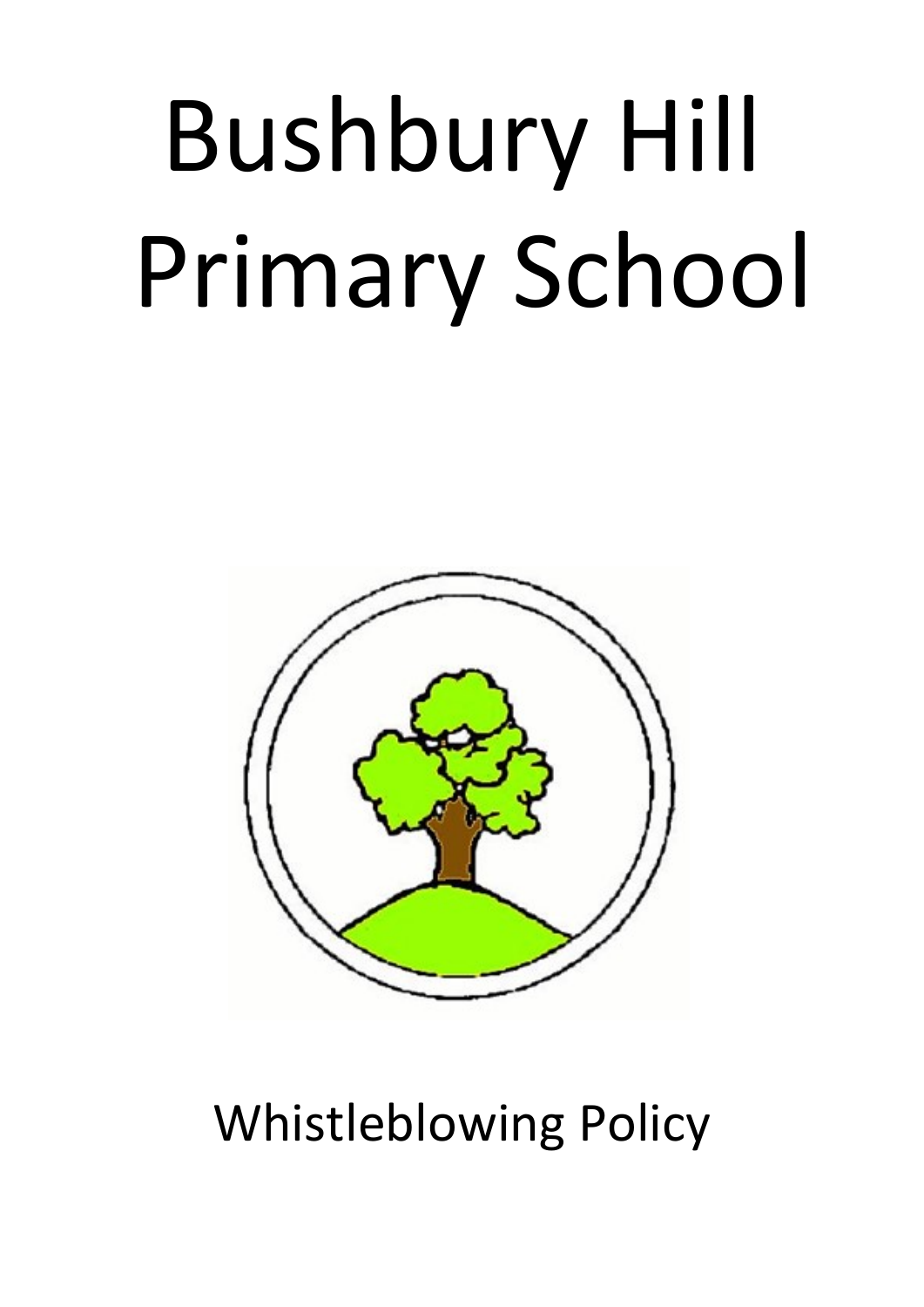# **Contents:**

[Statement of intent](#page-1-0)

- 1. [Introduction](#page-1-1)
- 2. [Legislative framework](#page-1-2)
- 3. [Scope](#page-1-3)
- 4. [What is a whistleblower](#page-2-0)
- 5. [Harassment or victimisation](#page-2-1)
- 6. [Procedure](#page-2-2)
- 7. [What happens next](#page-2-3)
- 8. [What the trust asks of you](#page-3-0)
- 9. [At the end of the process](#page-3-1)
- 10[.Appeal process](#page-3-2)
- 11.[If you're treated unfairly after](#page-3-3) whistleblowing
- 12[.Monitoring and review](#page-3-4)

## <span id="page-1-0"></span>**Statement of intent**

Bushbury Hill Primary School is committed to open and honest communication and the highest possible standards in integrity, and will treat whistleblowing as a serious matter.

- In line with Bushbury Hill Primary School's commitment to openness, probity and accountability, members of staff are encouraged to report concerns which will be taken seriously, investigated, and appropriate action taken in response. Such action is termed "blowing the whistle"; this phrase is used throughout this policy, and should be viewed as a positive action of speaking up.
- This policy seeks to ensure that any person suspecting malpractice knows how to raise concerns and what procedures are in place to deal with the concern.

## <span id="page-1-1"></span>**1. Introduction**

- 1.1. Statutory protection for employees who whistleblow is provided by The Public Interest Disclosure Act 1998 (PIDA), which protects employees who speak out about concerns about conduct or practice within the school, which is potentially illegal, corrupt, improper, unsafe, unethical or amounts to malpractice.
- 1.2. This policy has been written in accordance with the [Whistleblowing for Employees](https://www.gov.uk/whistleblowing) guidance document.
- 1.3. Serious malpractice may involve governors, managers, colleagues/clients or suppliers of goods and services to the organisation, therefore, name of school has introduced this policy to enable staff to raise concerns, which are in the public interest, through internal trust procedures.
- 1.4. This policy applies to all school staff, including full and part time, casual, temporary, substitute staff, and to individuals undertaking work experience within the school.
- 1.5. Disclosures made under this procedure will be monitored for statistical purposes as required under the PIDA. Details of any disclosure remain confidential.
- 1.6. Kay Mason is the first point of contact for whistleblowing queries. In the event that the allegation is related to the headteacher, then issues will be raised with the chair of governors.

# <span id="page-1-2"></span>**2. Legislative framework**

- 2.1. This policy has due regard to statutory legislation including, but not limited to, the following:
	- The Public Interest Disclosure Act 1998
	- The Public Concern at Work Guidelines 1997

#### <span id="page-1-3"></span>**3. Scope**

- 3.1. This policy will:
	- Give confidence to members of staff about raising concerns about conduct or practice which is potentially illegal, corrupt, improper, unsafe or unethical or which amounts to malpractice or is inconsistent with school standards and policies.
	- Provide members and staff with avenues to raise concerns.
	- Ensure that members of staff receive a response to the concerns they have raised and feedback on any action taken.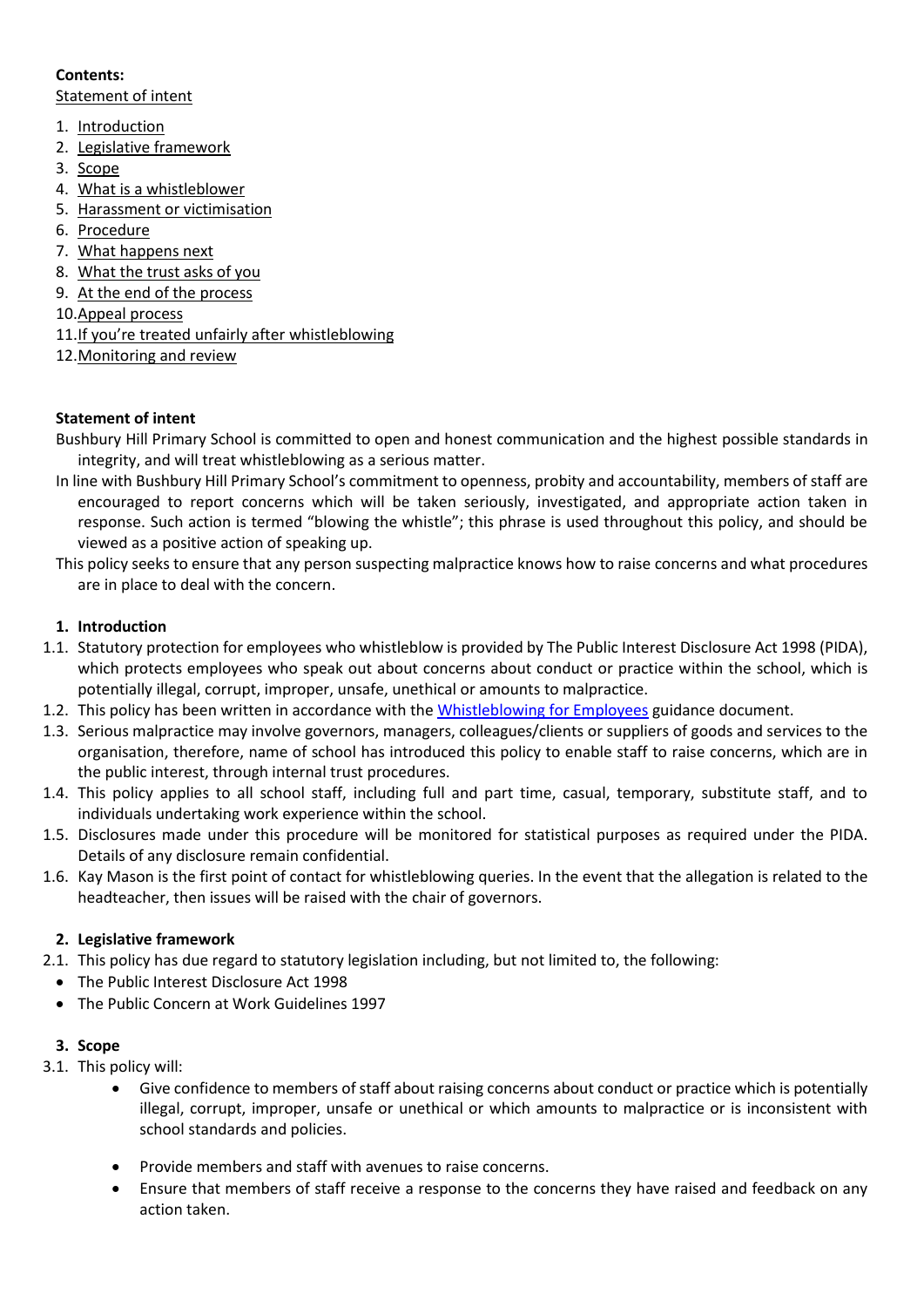- Offer assurance that members of staff are protected from reprisals or victimisation for whistleblowing action undertaken in good faith and within the meaning of the PIDA.
- 3.2. This policy will not be confused with the procedure on dealing with harassment at work or Bushbury Hill Primary School's Grievance and Disciplinary procedures.
- 3.3. This policy will complement the aforementioned procedures by covering concerns that fall outside their scope, such as issues relating to:
	- Unlawful conduct, including financial or fraudulent malpractice such as embezzlement, bribery, corruption, dishonesty, etc.
	- Establishment standards of practice.
	- Improper conduct or a miscarriage of justice.
	- Risks or damages to the environment.
- 3.4. Bushbury Hill Primary School will not tolerate harassment or victimisation of members of staff when matters are raised in accordance with the PIDA. Any member of staff who victimises or harasses another member of staff, as a result of their having raised a concern in accordance with the whistleblowing policy, will be dealt with under the school's staff disciplinary procedures.
- 3.5. If a member of staff makes an allegation in good faith but it is not confirmed by further inquiry, the matter will be closed and no further action will be taken; however, if the inquiry shows that untrue allegations were malicious or made for personal gain, then Bushbury Hill Primary School will consider taking disciplinary action.

#### <span id="page-2-0"></span>**4. What is a whistleblower**

- 4.1. A whistleblower is an individual who discloses confidential information regarding an employee, which relates to some danger, fraud or other illegal or unethical conduct which is connected with the workplace.
- 4.2. Under this policy, any of the following can raise a concern:
	- Employees of the school.
	- Employees of contractors working for the school for example, agency staff, builders and drivers.
	- Employees of suppliers.
	- Voluntary workers working with the school.
	- A trainee, such as a student teacher.

#### <span id="page-2-1"></span>**5. Harassment or victimisation**

- 5.1. Bushbury Hill Primary School recognises that the decision to report a concern can be a difficult one to take, not least because of the fear of reprisal from those responsible for the malpractice or from the school as a whole; however, the school will not tolerate any such harassment or victimisation and will take appropriate action in order to protect staff who raise a concern in good faith.
- 5.2. Staff are protected in law by the Public Interest Disclosure Act, which gives employees protection from detriment and dismissal where they have made a protected disclosure, providing the legal requirements of the Act are satisfied.
- 5.3. Any member of staff who victimises or harasses a member of staff as a result of their having raised a concern in accordance with this policy will be dealt with under Bushbury Hill Primary School's staff disciplinary procedures.

#### <span id="page-2-2"></span>**6. Procedure**

- 6.1. Concerns will be expressed in writing to the headteacher, and will include: background and history of the concern, names, dates and places where possible, and express the reasons for the concern. Individuals are encouraged to let themselves be known, either in person, or through their union representative, as concerns expressed anonymously are difficult to investigate.
- 6.2. Anyone feeling unsure can seek confidential advice at any time from Public Concern at Work, a registered charity which advises on serious malpractice in the workplace. For more information, visit their [website](http://www.pcaw.co.uk/) or ring them on 020 7404 6609.
- 6.3. The whistleblower is not responsible for investigating the alleged illegal or dishonest activity, or for determining fault or corrective measures.

#### <span id="page-2-3"></span>**7. What happens next**